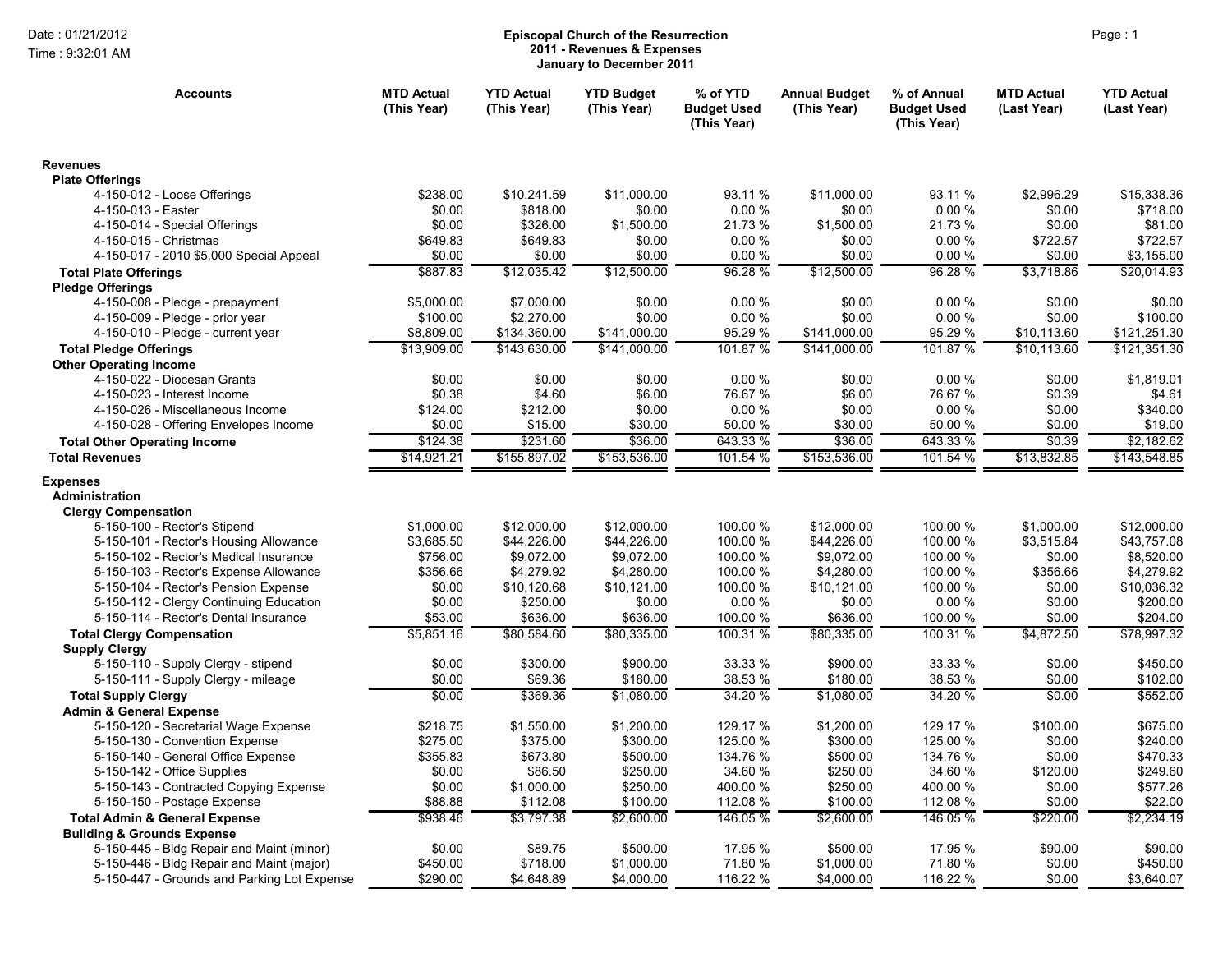Time : 9:32:01 AM

## Page : 2 **Episcopal Church of the Resurrection 2011 - Revenues & Expenses January to December 2011**

| <b>Accounts</b>                                                           | <b>MTD Actual</b><br>(This Year) | <b>YTD Actual</b><br>(This Year) | <b>YTD Budget</b><br>(This Year) | % of YTD<br><b>Budget Used</b><br>(This Year) | <b>Annual Budget</b><br>(This Year) | % of Annual<br><b>Budget Used</b><br>(This Year) | <b>MTD Actual</b><br>(Last Year) | <b>YTD Actual</b><br>(Last Year) |
|---------------------------------------------------------------------------|----------------------------------|----------------------------------|----------------------------------|-----------------------------------------------|-------------------------------------|--------------------------------------------------|----------------------------------|----------------------------------|
| <b>Total Building &amp; Grounds Expense</b><br><b>Utilities Expense</b>   | \$740.00                         | \$5,456.64                       | \$5,500.00                       | 99.21 %                                       | \$5,500.00                          | 99.21 %                                          | \$90.00                          | \$4,180.07                       |
| 5-150-416 - Electric Expense                                              | \$306.51                         | \$4,635.88                       | \$4,800.00                       | 96.58 %                                       | \$4,800.00                          | 96.58%                                           | \$248.04                         | \$4,385.09                       |
| 5-150-417 - Gas Expense                                                   | \$228.85                         | \$2.519.70                       | \$3,200.00                       | 78.74 %                                       | \$3.200.00                          | 78.74 %                                          | \$169.04                         | \$2.577.64                       |
| 5-150-418 - Water Expense                                                 | \$33.24                          | \$470.79                         | \$420.00                         | 112.09%                                       | \$420.00                            | 112.09 %                                         | \$56.66                          | \$401.70                         |
| 5-150-419 - Trash Expense                                                 | \$0.00                           | \$240.00                         | \$240.00                         | 100.00 %                                      | \$240.00                            | 100.00 %                                         | \$20.00                          | \$678.71                         |
| 5-150-420 - Telephone Expense - local                                     | \$44.51                          | \$601.46                         | \$660.00                         | 91.13 %                                       | \$660.00                            | 91.13%                                           | \$0.00                           | \$628.49                         |
| 5-150-421 - Telephone Expense - long distance                             | \$3.55                           | \$49.79                          | \$96.00                          | 51.86%                                        | \$96.00                             | 51.86 %                                          | \$0.00                           | \$84.59                          |
| 5-150-422 - Internet Service (DSL)                                        | \$35.00                          | \$385.00                         | \$360.00                         | 106.94 %                                      | \$360.00                            | 106.94 %                                         | \$0.00                           | \$360.00                         |
| <b>Total Utilities Expense</b>                                            | \$651.66                         | \$8,902.62                       | \$9,776.00                       | 91.07%                                        | \$9,776.00                          | 91.07%                                           | \$493.74                         | \$9,116.22                       |
| <b>Total Administration</b>                                               | \$8,181.28                       | \$99.110.60                      | \$99,291.00                      | 99.82 %                                       | \$99,291.00                         | 99.82 %                                          | \$5,676.24                       | \$95,079.80                      |
| <b>Christian Education</b>                                                |                                  |                                  |                                  |                                               |                                     |                                                  |                                  |                                  |
| 5-150-205 - Adult Education Expense                                       | \$63.70                          | \$573.07                         | \$250.00                         | 229.23 %                                      | \$250.00                            | 229.23 %                                         | \$110.00                         | \$330.00                         |
| 5-150-206 - Church School Expense                                         | \$8.90                           | \$58.95                          | \$250.00                         | 23.58 %                                       | \$250.00                            | 23.58 %                                          | \$0.00                           | \$70.43                          |
| 5-150-207 - Book Expense                                                  | \$0.00                           | \$0.00                           | \$150.00                         | 0.00%                                         | \$150.00                            | 0.00%                                            | \$0.00                           | \$258.11                         |
| 5-150-208 - Tract Rack / Day-by-Day Expense                               | \$0.00                           | \$129.60                         | \$150.00                         | 86.40 %                                       | \$150.00                            | 86.40%                                           | \$0.00                           | \$122.40                         |
| <b>Total Christian Education</b>                                          | \$72.60                          | \$761.62                         | \$800.00                         | 95.20 %                                       | \$800.00                            | 95.20 %                                          | \$110.00                         | \$780.94                         |
| Evangelism                                                                |                                  |                                  |                                  |                                               |                                     |                                                  |                                  |                                  |
| 5-150-310 - Apportionment Expense                                         | \$1,865.99                       | \$22,391.88                      | \$22,392.00                      | 100.00 %                                      | \$22,392.00                         | 100.00 %                                         | \$1,668.53                       | \$20,022.36                      |
| <b>Publicity Expense</b>                                                  |                                  |                                  |                                  |                                               |                                     |                                                  |                                  |                                  |
| 5-150-326 - Yellow Pages advertising                                      | \$0.00                           | \$0.00                           | \$410.00                         | 0.00%                                         | \$410.00                            | 0.00%                                            | \$0.00                           | \$402.00                         |
| <b>Total Publicity Expense</b>                                            | \$0.00                           | \$0.00                           | \$410.00                         | 0.00%                                         | \$410.00                            | 0.00%                                            | \$0.00                           | \$402.00                         |
| <b>Total Evangelism</b>                                                   | \$1,865.99                       | \$22,391.88                      | \$22,802.00                      | 98.20 %                                       | \$22,802.00                         | 98.20%                                           | \$1,668.53                       | \$20,424.36                      |
| <b>Parish Life / Hospitality</b>                                          |                                  |                                  |                                  |                                               |                                     |                                                  |                                  |                                  |
| 5-150-415 - Sexton/Cleaning Expense                                       | \$500.00                         | \$5,200.00                       | \$5,200.00                       | 100.00 %                                      | \$5,200.00                          | 100.00 %                                         | \$500.00                         | \$5,200.00                       |
| 5-150-425 - Hospitality Expense                                           | \$0.00                           | \$279.45                         | \$300.00                         | 93.15 %                                       | \$300.00                            | 93.15 %                                          | \$0.00                           | \$233.42                         |
| 5-150-430 - Pastoral Care/Flowers                                         | \$0.00                           | \$0.00                           | \$150.00                         | 0.00%                                         | \$150.00                            | 0.00%                                            | \$0.00                           | \$0.00                           |
| <b>Insurance Expense</b>                                                  |                                  |                                  |                                  |                                               |                                     |                                                  |                                  |                                  |
| 5-150-440 - Property & Casualty Insurance                                 | \$1,296.77                       | \$5,988.29                       | \$6,200.00                       | 96.59 %                                       | \$6,200.00                          | 96.59 %                                          | \$1,303.05                       | \$6,075.35                       |
| 5-150-442 - Workers Comp Insurance                                        | \$0.00                           | \$776.00                         | \$700.00                         | 110.86 %                                      | \$700.00                            | 110.86 %                                         | \$0.00                           | \$668.00                         |
| <b>Total Insurance Expense</b>                                            | \$1,296.77                       | \$6,764.29                       | \$6,900.00                       | 98.03%                                        | \$6,900.00                          | 98.03%                                           | \$1,303.05                       | \$6,743.35                       |
| <b>Total Parish Life / Hospitality</b>                                    | \$1.796.77                       | \$12.243.74                      | \$12,550.00                      | 97.56 %                                       | \$12,550.00                         | 97.56 %                                          | \$1.803.05                       | \$12.176.77                      |
| <b>Prayer &amp; Worship</b>                                               |                                  | \$1.185.34                       | \$800.00                         | 148.17 %                                      | \$800.00                            | 148.17 %                                         |                                  | \$823.35                         |
| 5-150-515 - Altar Supply Expense<br>5-150-516 - Liturgical Supply Expense | \$195.55<br>\$36.50              | \$448.44                         | \$100.00                         | 448.44 %                                      | \$100.00                            | 448.44 %                                         | \$247.60<br>\$0.00               | \$415.71                         |
| 5-150-517 - Bulletin Printing Expense                                     | \$0.00                           | \$0.00                           | \$0.00                           | 0.00%                                         | \$0.00                              | 0.00%                                            | \$0.00                           | \$254.00                         |
| 5-150-523 - Nursery Expense                                               | \$185.00                         | \$1,314.10                       | \$1,500.00                       | 87.61%                                        | \$1,500.00                          | 87.61%                                           | \$120.00                         | \$1,465.00                       |
| 5-150-524 - Acolyte Expense                                               | \$0.00                           | \$55.82                          | \$0.00                           | 0.00%                                         | \$0.00                              | 0.00%                                            | \$0.00                           | \$42.10                          |
| Music                                                                     |                                  |                                  |                                  |                                               |                                     |                                                  |                                  |                                  |
| 5-150-518 - Musician Expense                                              | \$100.00                         | \$200.00                         | \$300.00                         | 66.67 %                                       | \$300.00                            | 66.67%                                           | \$0.00                           | \$350.00                         |
| 5-150-519 - Substitute Organist Expense                                   | \$0.00                           | \$100.00                         | \$300.00                         | 33.33 %                                       | \$300.00                            | 33.33 %                                          | \$0.00                           | \$200.00                         |
| 5-150-520 - Music Director Wages                                          | \$1,011.92                       | \$12,649.00                      | \$13,155.00                      | 96.15 %                                       | \$13,155.00                         | 96.15 %                                          | \$1,011.92                       | \$12,649.00                      |
| 5-150-521 - Music Expense                                                 | \$0.00                           | \$921.97                         | \$300.00                         | 307.32 %                                      | \$300.00                            | 307.32 %                                         | \$0.00                           | \$316.49                         |
| <b>Total Music</b>                                                        | \$1,111.92                       | \$13,870.97                      | \$14,055.00                      | 98.69%                                        | \$14,055.00                         | 98.69%                                           | \$1,011.92                       | \$13,515.49                      |
| <b>Total Prayer &amp; Worship</b>                                         | \$1,528.97                       | \$16,874.67                      | \$16,455.00                      | 102.55 %                                      | \$16,455.00                         | 102.55 %                                         | \$1,379.52                       | \$16,515.65                      |
| <b>Stewardship</b>                                                        |                                  |                                  |                                  |                                               |                                     |                                                  |                                  |                                  |
| 5-150-611 - Stewardship Expense                                           | \$84.87                          | \$124.87                         | \$50.00                          | 249.74 %                                      | \$50.00                             | 249.74 %                                         | \$0.00                           | \$0.00                           |
| <b>Treasurer Expense</b>                                                  |                                  |                                  |                                  |                                               |                                     |                                                  |                                  |                                  |